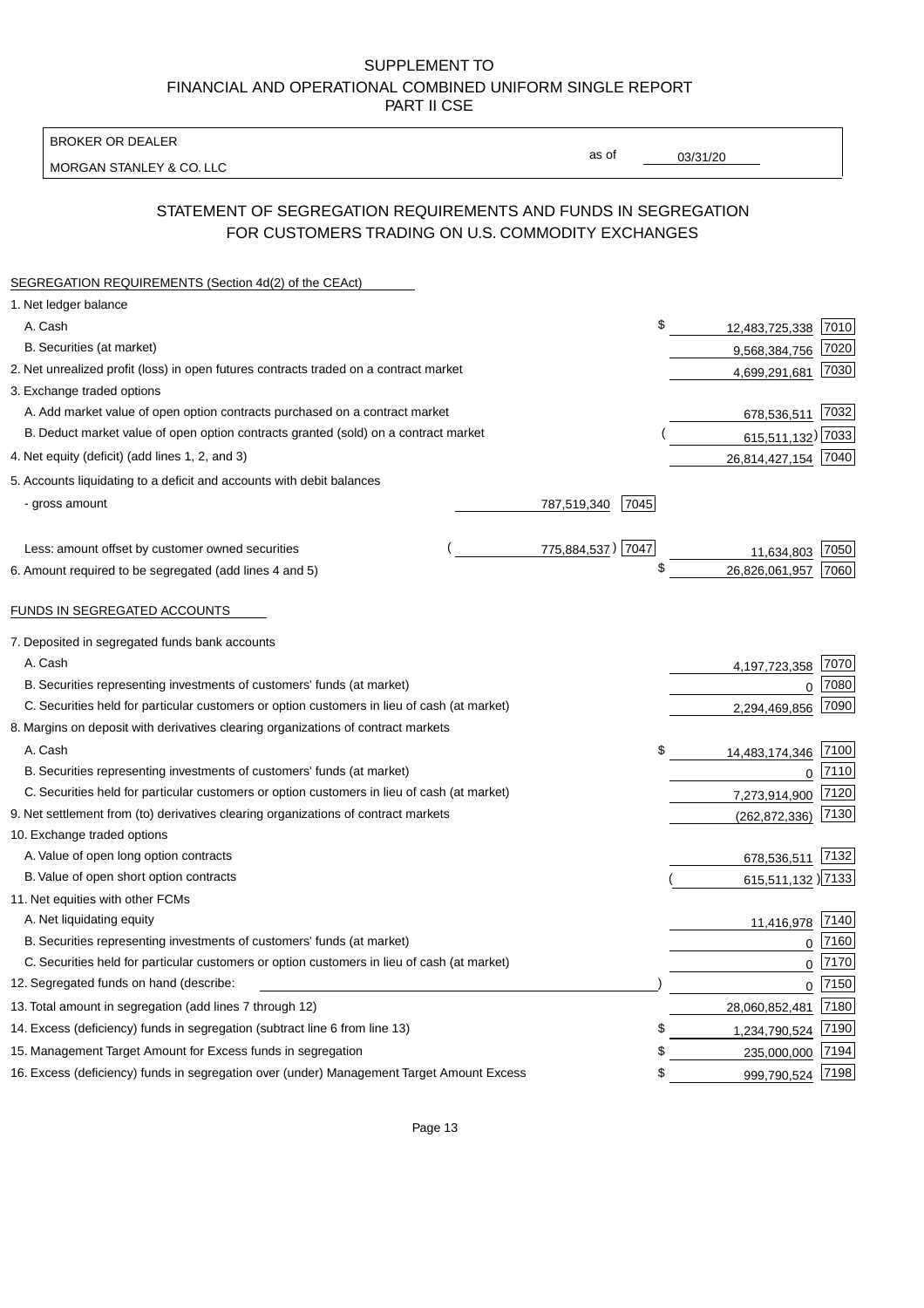| <b>BROKER OR DEALER</b>                                                              | as of                                  |          |                  |
|--------------------------------------------------------------------------------------|----------------------------------------|----------|------------------|
| MORGAN STANLEY & CO. LLC                                                             |                                        | 03/31/20 |                  |
| STATEMENT OF SEGREGATION REQUIREMENTS AND FUNDS IN SEGREGATION                       | FOR CUSTOMERS' DEALER OPTIONS ACCOUNTS |          |                  |
| 1. Amount required to be segregated in accordance<br>with Commission regulation 32.6 | \$                                     |          | <u>0</u>  7200   |
| 2. Funds in segregated accounts                                                      |                                        |          |                  |
| A. Cash                                                                              | \$<br>7210<br>$\Omega$                 |          |                  |
| B. Securities (at market)<br>C. Total                                                | $0$  7220                              |          | 7230<br>$\Omega$ |
| 3. Excess (deficiency) funds in segregation                                          |                                        |          |                  |
| (subtract line 2.C from line 1)                                                      |                                        |          | 0 7240           |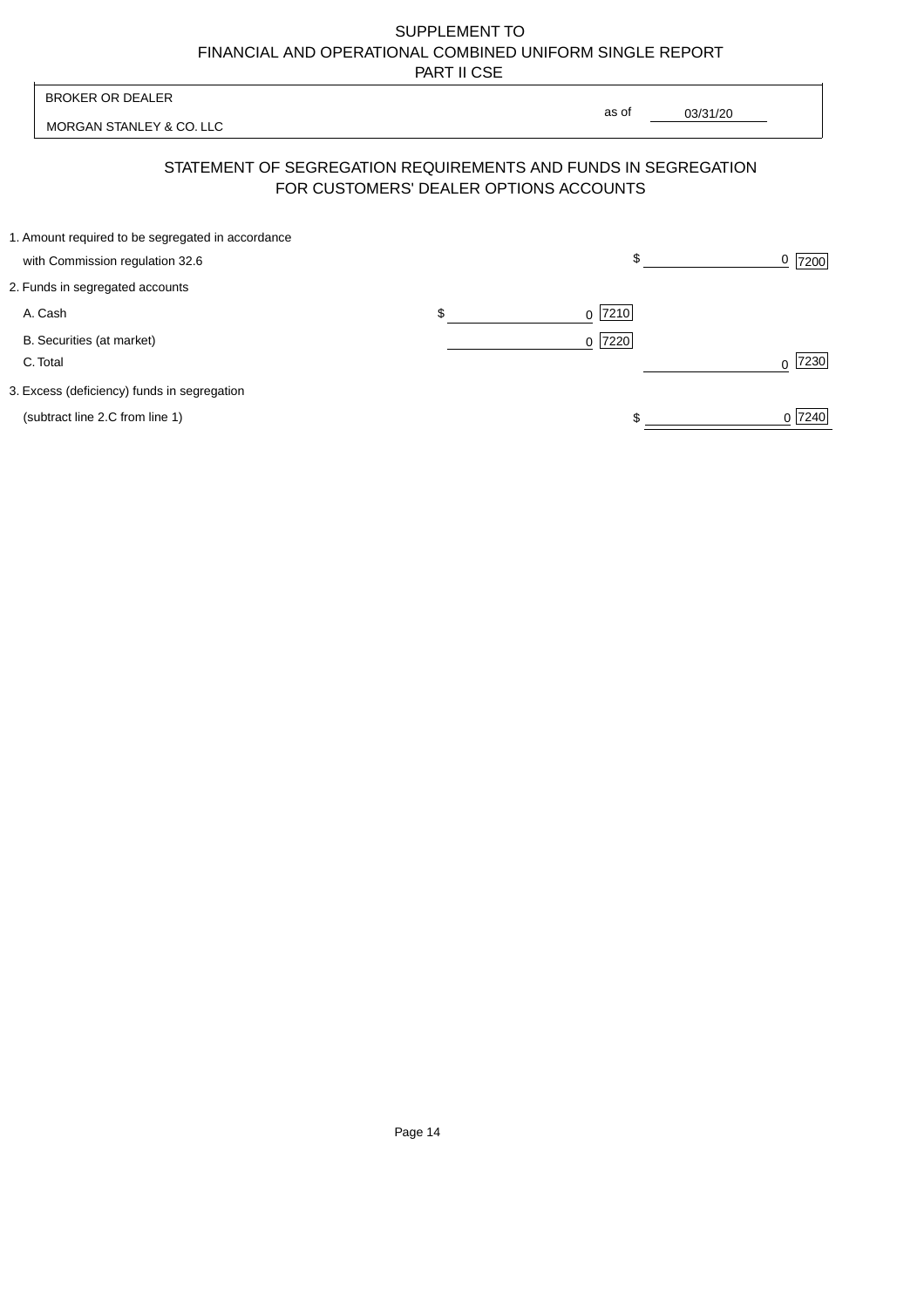PART II CSE

| BROKER OR DEALER         |       |          |
|--------------------------|-------|----------|
| MORGAN STANLEY & CO. LLC | as of | 03/31/20 |
|                          |       |          |

## STATEMENT OF SECURED AMOUNTS AND FUNDS HELD IN SEPARATE ACCOUNTS PURSUANT TO COMMISSION REGULATION 30.7

#### FOREIGN FUTURES AND FOREIGN OPTIONS SECURED AMOUNTS

| Amount required to be set aside pursuant to law, rule or regulation of a foreign government<br>or a rule of a self-regulatory organization authorized thereunder |  |                      | \$<br>O.            | 7305 |
|------------------------------------------------------------------------------------------------------------------------------------------------------------------|--|----------------------|---------------------|------|
| 1. Net ledger balance - Foreign Futures and Foreign Option Trading - All Customers                                                                               |  |                      |                     |      |
| A. Cash                                                                                                                                                          |  |                      | \$<br>4,611,993,256 | 7315 |
| B. Securities (at market)                                                                                                                                        |  |                      | 2,729,729,322       | 7317 |
| 2. Net unrealized profit (loss) in open futures contracts traded on a foreign board of trade                                                                     |  |                      | (274, 475, 455)     | 7325 |
| 3. Exchange traded options                                                                                                                                       |  |                      |                     |      |
| A. Market value of open option contracts purchased on a foreign board of trade                                                                                   |  |                      | 40,942,017          | 7335 |
| B. Market value of open contracts granted (sold) on a foreign board of trade                                                                                     |  |                      | (42, 976, 669)      | 7337 |
| 4. Net equity (deficit) (add lines 1.2. and 3.)                                                                                                                  |  |                      | \$<br>7,065,212,471 | 7345 |
| 5. Accounts liquidating to a deficit and accounts with                                                                                                           |  |                      |                     |      |
| debit balances - gross amount                                                                                                                                    |  | 7351<br>193,690,648  |                     |      |
| Less: amount offset by customer owned securities                                                                                                                 |  | 187, 346, 123 ) 7352 | 6,344,525           | 7354 |
| 6. Amount required to be set aside as the secured amount - Net Liquidating Equity Method (add lines 4 and 5)                                                     |  |                      | \$<br>7,071,556,996 | 7355 |
| 7. Greater of amount required to be set aside pursuant to foreign jurisdiction (above) or line 6.                                                                |  |                      | \$<br>7,071,556,996 | 7360 |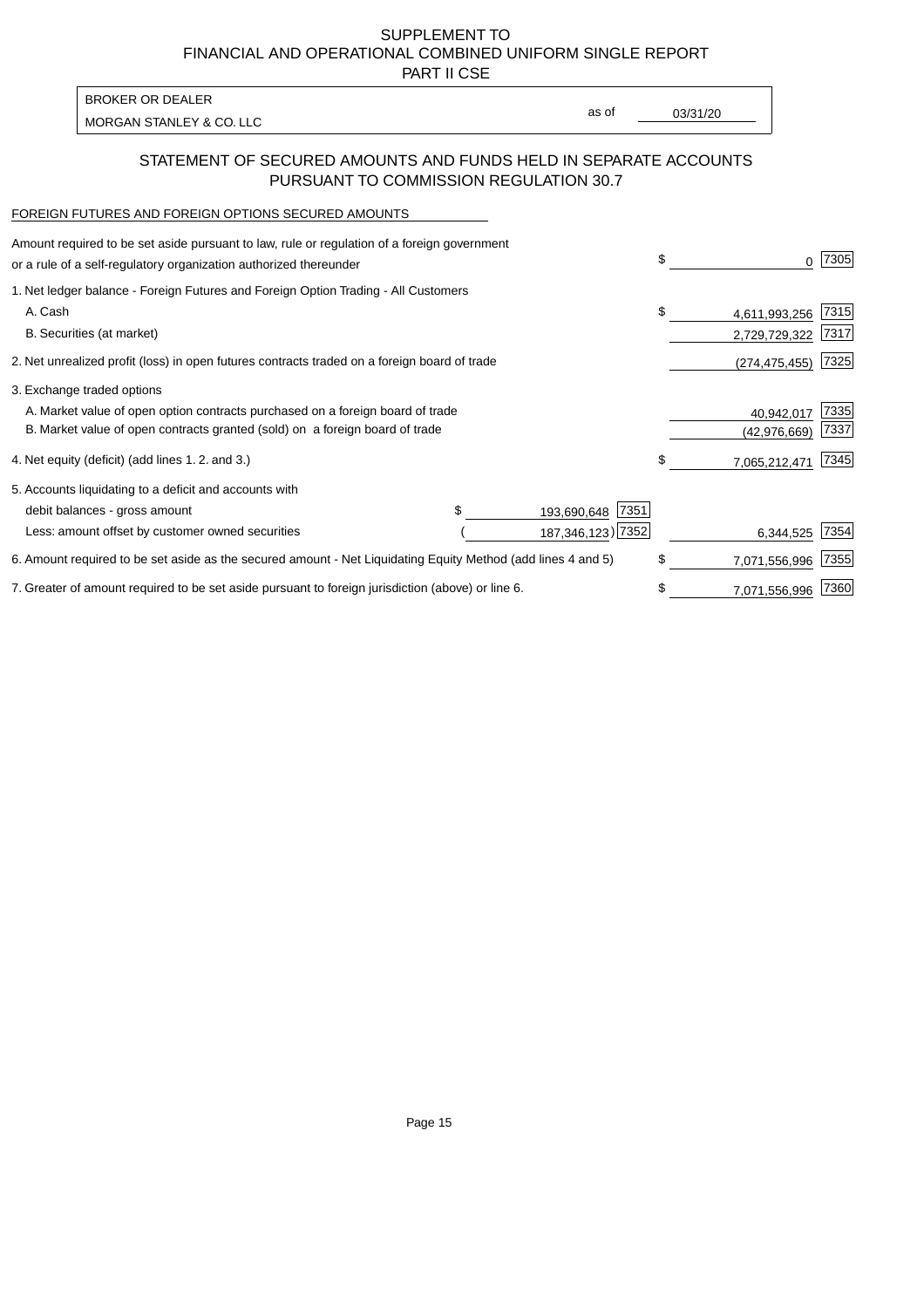BROKER OR DEALER

MORGAN STANLEY & CO. LLC

03/31/20 as of

## STATEMENT OF SECURED AMOUNTS AND FUNDS HELD IN SEPARATE ACCOUNTS PURSUANT TO COMMISSION REGULATION 30.7

### FUNDS DEPOSITED IN SEPARATE REGULATION 30.7 ACCOUNTS

| \$<br>A. Banks located in the United States<br>7500<br>196,148,297<br>B. Other banks qualified under Regulation 30.7<br>7510<br>931,667,888 7520 \$<br>1,127,816,185 7530<br>Name(s):<br>2. Securities<br>\$<br>A. In safekeeping with banks located in the United States<br>1,042,342,996 7540<br>B. In safekeeping with other banks qualified under Regulation 30.7<br>7550<br>$0$ 7560<br>1,042,342,996 7570<br>Name(s):<br>3. Equities with registered futures commission merchants<br>7580<br>A. Cash<br>\$<br>11,325,278<br><b>B.</b> Securities<br>$0$ 7590<br>7600<br>C. Unrealized gain (loss) on open futures contracts<br>1,019,060<br>$0$ 7610<br>D. Value of long option contracts<br>$0)$ 7615<br>12,344,338 7620<br>E. Value of short option contracts<br>4. Amounts held by clearing organizations of foreign boards of trade<br>Name(s):<br>7630<br>\$<br>A. Cash<br>0 7640<br>$0$ 7650<br><b>B.</b> Securities<br>7660<br>C. Amount due to (from) clearing organizations - daily variation<br>0<br>D. Value of long option contracts<br>0 7670<br>$_0$ ) 7675<br>0 7680<br>E. Value of short option contracts<br>5. Amounts held by members of foreign boards of trade<br>7690<br>Name(s):<br>\$<br>4,109,800,361 7700<br>A. Cash<br>1,687,386,327 7710<br><b>B.</b> Securities<br>C. Unrealized gain (loss) on open futures contracts<br>$(275, 494, 515)$ 7720<br>D. Value of long option contracts<br>40,942,017 7730<br>$(42,976,669)$ <sup>)</sup> 7735<br>E. Value of short option contracts<br>5,519,657,521 7740<br>6. Amounts with other depositories designated by a foreign board of trade<br>7750<br>0 7760<br>Name(s):<br>7. Segregated funds on hand (describe:<br>0 7765<br>7,702,161,040 7770<br>8. Total funds in separate section 30.7 accounts<br>9. Excess (deficiency) set Aside Funds for Secured Amount (subtract Line 7 Secured<br>630,604,044 7380<br>\$<br>Statement page 15 from Line 8)<br>140,000,000 7780<br>10. Management Target Amount for Excess funds in separate section 30.7 accounts<br>\$<br>490,604,044 7785<br>11. Excess (deficiency) funds in separate 30.7 accounts over (under) Management Target<br>\$ | 1. Cash in banks |  |  |
|------------------------------------------------------------------------------------------------------------------------------------------------------------------------------------------------------------------------------------------------------------------------------------------------------------------------------------------------------------------------------------------------------------------------------------------------------------------------------------------------------------------------------------------------------------------------------------------------------------------------------------------------------------------------------------------------------------------------------------------------------------------------------------------------------------------------------------------------------------------------------------------------------------------------------------------------------------------------------------------------------------------------------------------------------------------------------------------------------------------------------------------------------------------------------------------------------------------------------------------------------------------------------------------------------------------------------------------------------------------------------------------------------------------------------------------------------------------------------------------------------------------------------------------------------------------------------------------------------------------------------------------------------------------------------------------------------------------------------------------------------------------------------------------------------------------------------------------------------------------------------------------------------------------------------------------------------------------------------------------------------------------------------------------------------------------------------------------------------------------------------------------------------------------------|------------------|--|--|
|                                                                                                                                                                                                                                                                                                                                                                                                                                                                                                                                                                                                                                                                                                                                                                                                                                                                                                                                                                                                                                                                                                                                                                                                                                                                                                                                                                                                                                                                                                                                                                                                                                                                                                                                                                                                                                                                                                                                                                                                                                                                                                                                                                        |                  |  |  |
|                                                                                                                                                                                                                                                                                                                                                                                                                                                                                                                                                                                                                                                                                                                                                                                                                                                                                                                                                                                                                                                                                                                                                                                                                                                                                                                                                                                                                                                                                                                                                                                                                                                                                                                                                                                                                                                                                                                                                                                                                                                                                                                                                                        |                  |  |  |
|                                                                                                                                                                                                                                                                                                                                                                                                                                                                                                                                                                                                                                                                                                                                                                                                                                                                                                                                                                                                                                                                                                                                                                                                                                                                                                                                                                                                                                                                                                                                                                                                                                                                                                                                                                                                                                                                                                                                                                                                                                                                                                                                                                        |                  |  |  |
|                                                                                                                                                                                                                                                                                                                                                                                                                                                                                                                                                                                                                                                                                                                                                                                                                                                                                                                                                                                                                                                                                                                                                                                                                                                                                                                                                                                                                                                                                                                                                                                                                                                                                                                                                                                                                                                                                                                                                                                                                                                                                                                                                                        |                  |  |  |
|                                                                                                                                                                                                                                                                                                                                                                                                                                                                                                                                                                                                                                                                                                                                                                                                                                                                                                                                                                                                                                                                                                                                                                                                                                                                                                                                                                                                                                                                                                                                                                                                                                                                                                                                                                                                                                                                                                                                                                                                                                                                                                                                                                        |                  |  |  |
|                                                                                                                                                                                                                                                                                                                                                                                                                                                                                                                                                                                                                                                                                                                                                                                                                                                                                                                                                                                                                                                                                                                                                                                                                                                                                                                                                                                                                                                                                                                                                                                                                                                                                                                                                                                                                                                                                                                                                                                                                                                                                                                                                                        |                  |  |  |
|                                                                                                                                                                                                                                                                                                                                                                                                                                                                                                                                                                                                                                                                                                                                                                                                                                                                                                                                                                                                                                                                                                                                                                                                                                                                                                                                                                                                                                                                                                                                                                                                                                                                                                                                                                                                                                                                                                                                                                                                                                                                                                                                                                        |                  |  |  |
|                                                                                                                                                                                                                                                                                                                                                                                                                                                                                                                                                                                                                                                                                                                                                                                                                                                                                                                                                                                                                                                                                                                                                                                                                                                                                                                                                                                                                                                                                                                                                                                                                                                                                                                                                                                                                                                                                                                                                                                                                                                                                                                                                                        |                  |  |  |
|                                                                                                                                                                                                                                                                                                                                                                                                                                                                                                                                                                                                                                                                                                                                                                                                                                                                                                                                                                                                                                                                                                                                                                                                                                                                                                                                                                                                                                                                                                                                                                                                                                                                                                                                                                                                                                                                                                                                                                                                                                                                                                                                                                        |                  |  |  |
|                                                                                                                                                                                                                                                                                                                                                                                                                                                                                                                                                                                                                                                                                                                                                                                                                                                                                                                                                                                                                                                                                                                                                                                                                                                                                                                                                                                                                                                                                                                                                                                                                                                                                                                                                                                                                                                                                                                                                                                                                                                                                                                                                                        |                  |  |  |
|                                                                                                                                                                                                                                                                                                                                                                                                                                                                                                                                                                                                                                                                                                                                                                                                                                                                                                                                                                                                                                                                                                                                                                                                                                                                                                                                                                                                                                                                                                                                                                                                                                                                                                                                                                                                                                                                                                                                                                                                                                                                                                                                                                        |                  |  |  |
|                                                                                                                                                                                                                                                                                                                                                                                                                                                                                                                                                                                                                                                                                                                                                                                                                                                                                                                                                                                                                                                                                                                                                                                                                                                                                                                                                                                                                                                                                                                                                                                                                                                                                                                                                                                                                                                                                                                                                                                                                                                                                                                                                                        |                  |  |  |
|                                                                                                                                                                                                                                                                                                                                                                                                                                                                                                                                                                                                                                                                                                                                                                                                                                                                                                                                                                                                                                                                                                                                                                                                                                                                                                                                                                                                                                                                                                                                                                                                                                                                                                                                                                                                                                                                                                                                                                                                                                                                                                                                                                        |                  |  |  |
|                                                                                                                                                                                                                                                                                                                                                                                                                                                                                                                                                                                                                                                                                                                                                                                                                                                                                                                                                                                                                                                                                                                                                                                                                                                                                                                                                                                                                                                                                                                                                                                                                                                                                                                                                                                                                                                                                                                                                                                                                                                                                                                                                                        |                  |  |  |
|                                                                                                                                                                                                                                                                                                                                                                                                                                                                                                                                                                                                                                                                                                                                                                                                                                                                                                                                                                                                                                                                                                                                                                                                                                                                                                                                                                                                                                                                                                                                                                                                                                                                                                                                                                                                                                                                                                                                                                                                                                                                                                                                                                        |                  |  |  |
|                                                                                                                                                                                                                                                                                                                                                                                                                                                                                                                                                                                                                                                                                                                                                                                                                                                                                                                                                                                                                                                                                                                                                                                                                                                                                                                                                                                                                                                                                                                                                                                                                                                                                                                                                                                                                                                                                                                                                                                                                                                                                                                                                                        |                  |  |  |
|                                                                                                                                                                                                                                                                                                                                                                                                                                                                                                                                                                                                                                                                                                                                                                                                                                                                                                                                                                                                                                                                                                                                                                                                                                                                                                                                                                                                                                                                                                                                                                                                                                                                                                                                                                                                                                                                                                                                                                                                                                                                                                                                                                        |                  |  |  |
|                                                                                                                                                                                                                                                                                                                                                                                                                                                                                                                                                                                                                                                                                                                                                                                                                                                                                                                                                                                                                                                                                                                                                                                                                                                                                                                                                                                                                                                                                                                                                                                                                                                                                                                                                                                                                                                                                                                                                                                                                                                                                                                                                                        |                  |  |  |
|                                                                                                                                                                                                                                                                                                                                                                                                                                                                                                                                                                                                                                                                                                                                                                                                                                                                                                                                                                                                                                                                                                                                                                                                                                                                                                                                                                                                                                                                                                                                                                                                                                                                                                                                                                                                                                                                                                                                                                                                                                                                                                                                                                        |                  |  |  |
|                                                                                                                                                                                                                                                                                                                                                                                                                                                                                                                                                                                                                                                                                                                                                                                                                                                                                                                                                                                                                                                                                                                                                                                                                                                                                                                                                                                                                                                                                                                                                                                                                                                                                                                                                                                                                                                                                                                                                                                                                                                                                                                                                                        |                  |  |  |
|                                                                                                                                                                                                                                                                                                                                                                                                                                                                                                                                                                                                                                                                                                                                                                                                                                                                                                                                                                                                                                                                                                                                                                                                                                                                                                                                                                                                                                                                                                                                                                                                                                                                                                                                                                                                                                                                                                                                                                                                                                                                                                                                                                        |                  |  |  |
|                                                                                                                                                                                                                                                                                                                                                                                                                                                                                                                                                                                                                                                                                                                                                                                                                                                                                                                                                                                                                                                                                                                                                                                                                                                                                                                                                                                                                                                                                                                                                                                                                                                                                                                                                                                                                                                                                                                                                                                                                                                                                                                                                                        |                  |  |  |
|                                                                                                                                                                                                                                                                                                                                                                                                                                                                                                                                                                                                                                                                                                                                                                                                                                                                                                                                                                                                                                                                                                                                                                                                                                                                                                                                                                                                                                                                                                                                                                                                                                                                                                                                                                                                                                                                                                                                                                                                                                                                                                                                                                        |                  |  |  |
|                                                                                                                                                                                                                                                                                                                                                                                                                                                                                                                                                                                                                                                                                                                                                                                                                                                                                                                                                                                                                                                                                                                                                                                                                                                                                                                                                                                                                                                                                                                                                                                                                                                                                                                                                                                                                                                                                                                                                                                                                                                                                                                                                                        |                  |  |  |
|                                                                                                                                                                                                                                                                                                                                                                                                                                                                                                                                                                                                                                                                                                                                                                                                                                                                                                                                                                                                                                                                                                                                                                                                                                                                                                                                                                                                                                                                                                                                                                                                                                                                                                                                                                                                                                                                                                                                                                                                                                                                                                                                                                        |                  |  |  |
|                                                                                                                                                                                                                                                                                                                                                                                                                                                                                                                                                                                                                                                                                                                                                                                                                                                                                                                                                                                                                                                                                                                                                                                                                                                                                                                                                                                                                                                                                                                                                                                                                                                                                                                                                                                                                                                                                                                                                                                                                                                                                                                                                                        |                  |  |  |
|                                                                                                                                                                                                                                                                                                                                                                                                                                                                                                                                                                                                                                                                                                                                                                                                                                                                                                                                                                                                                                                                                                                                                                                                                                                                                                                                                                                                                                                                                                                                                                                                                                                                                                                                                                                                                                                                                                                                                                                                                                                                                                                                                                        |                  |  |  |
|                                                                                                                                                                                                                                                                                                                                                                                                                                                                                                                                                                                                                                                                                                                                                                                                                                                                                                                                                                                                                                                                                                                                                                                                                                                                                                                                                                                                                                                                                                                                                                                                                                                                                                                                                                                                                                                                                                                                                                                                                                                                                                                                                                        |                  |  |  |
|                                                                                                                                                                                                                                                                                                                                                                                                                                                                                                                                                                                                                                                                                                                                                                                                                                                                                                                                                                                                                                                                                                                                                                                                                                                                                                                                                                                                                                                                                                                                                                                                                                                                                                                                                                                                                                                                                                                                                                                                                                                                                                                                                                        |                  |  |  |
|                                                                                                                                                                                                                                                                                                                                                                                                                                                                                                                                                                                                                                                                                                                                                                                                                                                                                                                                                                                                                                                                                                                                                                                                                                                                                                                                                                                                                                                                                                                                                                                                                                                                                                                                                                                                                                                                                                                                                                                                                                                                                                                                                                        |                  |  |  |
|                                                                                                                                                                                                                                                                                                                                                                                                                                                                                                                                                                                                                                                                                                                                                                                                                                                                                                                                                                                                                                                                                                                                                                                                                                                                                                                                                                                                                                                                                                                                                                                                                                                                                                                                                                                                                                                                                                                                                                                                                                                                                                                                                                        |                  |  |  |
|                                                                                                                                                                                                                                                                                                                                                                                                                                                                                                                                                                                                                                                                                                                                                                                                                                                                                                                                                                                                                                                                                                                                                                                                                                                                                                                                                                                                                                                                                                                                                                                                                                                                                                                                                                                                                                                                                                                                                                                                                                                                                                                                                                        |                  |  |  |
|                                                                                                                                                                                                                                                                                                                                                                                                                                                                                                                                                                                                                                                                                                                                                                                                                                                                                                                                                                                                                                                                                                                                                                                                                                                                                                                                                                                                                                                                                                                                                                                                                                                                                                                                                                                                                                                                                                                                                                                                                                                                                                                                                                        |                  |  |  |
|                                                                                                                                                                                                                                                                                                                                                                                                                                                                                                                                                                                                                                                                                                                                                                                                                                                                                                                                                                                                                                                                                                                                                                                                                                                                                                                                                                                                                                                                                                                                                                                                                                                                                                                                                                                                                                                                                                                                                                                                                                                                                                                                                                        |                  |  |  |
|                                                                                                                                                                                                                                                                                                                                                                                                                                                                                                                                                                                                                                                                                                                                                                                                                                                                                                                                                                                                                                                                                                                                                                                                                                                                                                                                                                                                                                                                                                                                                                                                                                                                                                                                                                                                                                                                                                                                                                                                                                                                                                                                                                        |                  |  |  |